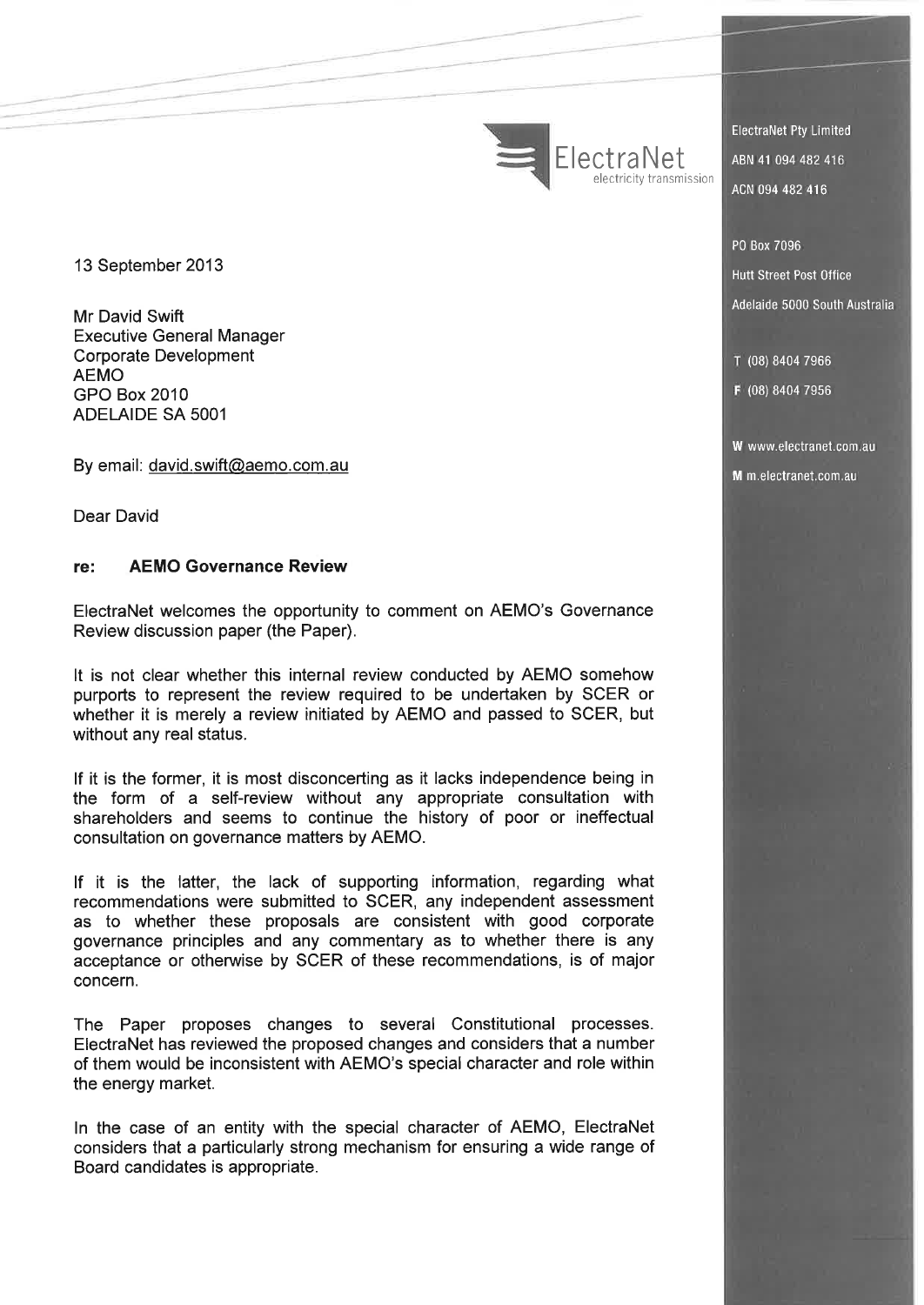However, ElectraNet is of the view that industry members should exclusively appoint 40% of the Board membership and that only Members appointed by governments be subject to the Selection Panel arrangements. The comments following are in relation to the Government or Panel-appointed Members only.

### **Review body and process**

As the Paper notes:

- AEMO was created by the Council of Australian Governments (COAG) and developed under the guidance of the Ministerial Council on Energy (MCE); and
- AEMO's membership structure was set up as a 60/40 split between government and industry with the MCE committing to review this arrangement after three years of operation.

The Paper also states that AEMO recently:

"carried out an internal review of aspects of its corporate governance, which built on feedback received from members and gained through operational experience, with recommendations noted by the [Council] earlier this year. [The Paper] sets out a series of minor amendments AEMO considers will improve the effectiveness of its existing governance processes".

AEMO's key roles in the energy market makes it important that any process for contemplating changes to its governance arrangements is transparent to its Members, the Council and other interested stakeholders. To this end, ElectraNet considers that, consistent with the MCE's original intention, its successor body, the Council, should conduct the review, not AEMO itself.

In addition, the Paper is also unclear regarding the process by which AEMO provided recommendations to the Council and what those recommendations and the Council's feedback to AEMO were. ElectraNet considers that Members' (and other stakeholders') ability to meaningfully participate in any governance review process is limited without that information.

### **Board appointments and re-appointments**

AEMO's Directors are appointed by the Council. AEMO's Constitution provides that the Council establishes a Board Selection Panel to identify and recommend to it candidates for appointment. When the Council is satisfied with the Panel's recommendations, the Council may appoint the recommended candidates as Directors.

AEMO's Constitution further provides that the Chair is to review all Directors whose terms are due to expire and consider whether they ought to be reappointed. If the Chair considers that all such Directors merit reappointment then Members' approval is to be sought to recommend to the Council that all Directors be reappointed. However, if the Chair decides that at least one Director among those whose terms are about to expire does not merit reappointment, then any such Director can be reappointed only through the process run by the Board Selection Panel. Similarly, if the Members don't approve a proposal by the Chair to recommend to the Council that all such directors be reappointed, then all of those Directors must be re-considered through the Board Selection Panel process.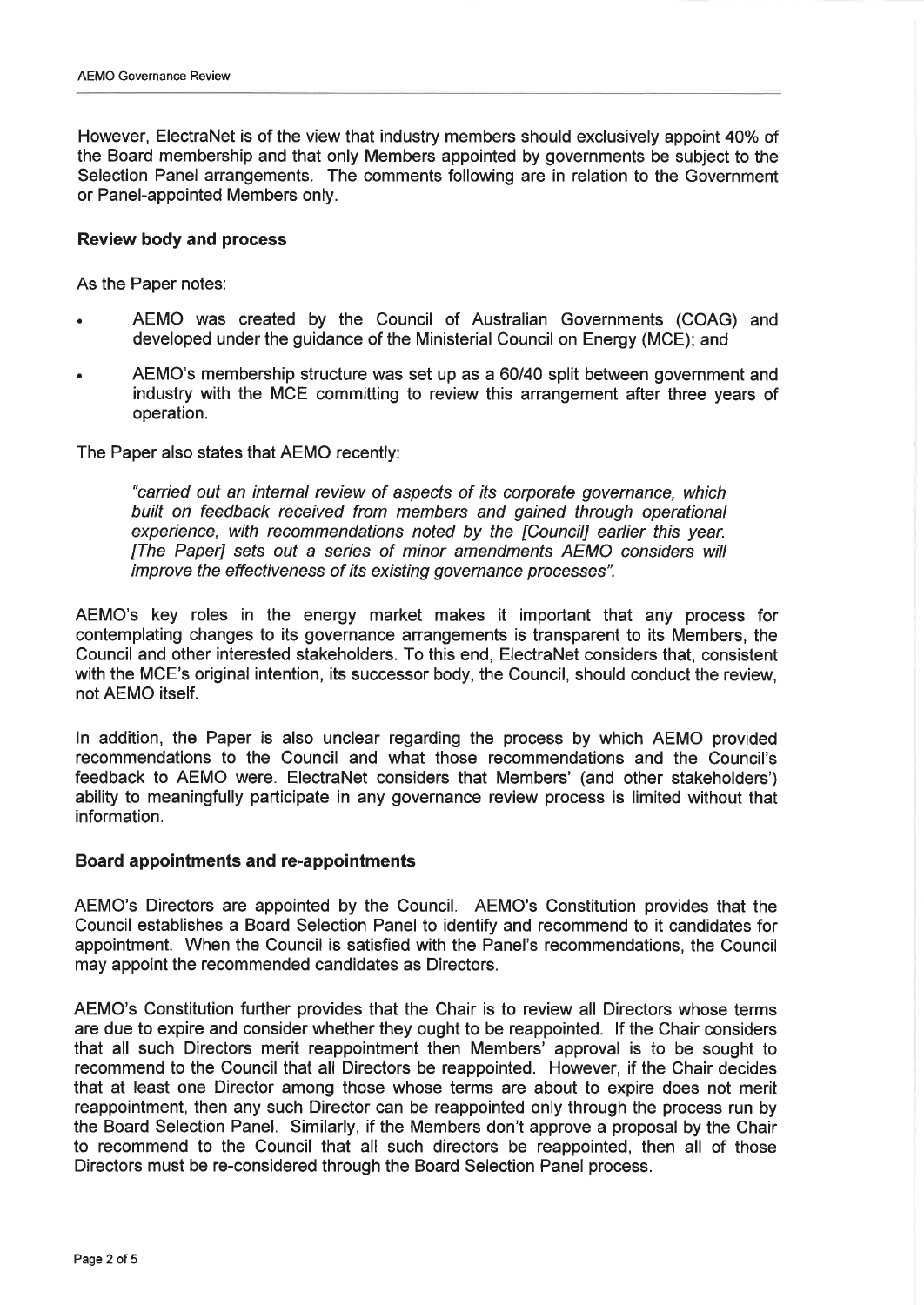The Paper proposes that the Board Selection Panel be abolished and that AEMO's Board undertake the selection process itself and make recommendations for appointments directly to the Council.

It is a well understood principle of good governance that the boards of significant public companies should consider a wide range of candidates for directorships. This is to mitigate the risk that Directors drawn from a narrow range may lead to poor quality decision making. Over the last ten years a range of measures has been imposed through the Australian Securities Exchange ("ASX") and the Corporations Act with the objective of broadening the background from which board candidates are drawn. This development has occurred even though these companies exist for the principal reason of growing their own value.

In the case of an entity with the special character of AEMO, ElectraNet considers that a particularly strong mechanism for ensuring a wide range of Board candidates is appropriate. However, ElectraNet is of the view that industry members should exclusively appoint 40% of the Board membership and that only Members appointed by governments be subject to the Selection Panel arrangements. The comments following are in relation to the Government or Panel-appointed Members only.

The Board Selection Panel's independent provision of advice to the Council on the composition of the Board ensures consideration of the broadest possible range of candidates. ElectraNet notes that the Panel's role does not prevent AEMO's Board making its own informal suggestions for new appointments to directorships. ElectraNet therefore supports the retention of the Board Selection Panel in its current constitutional role.

The Paper also proposes that any Directors, among those whose terms are about to expire, whom the Chair recommends for reappointment be considered without the Panel's involvement. Presumably any directors not recommended by the Chair but seeking reappointment would need to be considered through the Panel's process. ElectraNet is concerned that, given Directors were appointed initially through a rigorous process, a Chair's recommendation for reappointment of only some directors might be an indicator of issues other than performance. The expiration of Directors' terms therefore presents an important opportunity to review the performance of AEMO's Board where the Chair cannot support reappointment of all affected Directors. ElectraNet cannot, without further consideration of measures to increase AEMO's accountability to Members, including assessments of the performance of the whole Board, support the Paper's proposal.

# **Directors' terms**

The Paper notes that the Constitution currently limits a Director to a maximum of two terms of three years duration each. It then asserts the desirability of extending the number and/or length of those terms to a combined duration of up to nine years. The two rationales given for this assertion are that "directors usually require time to fully understand all aspect of the company's operations" and that doing so would "provide additional stability in the Board composition". Extending the terms doesn't appear to be a formal recommendation of the Paper. Were it to become so, ElectraNet would expect to see clearer evidence that the benefits of additional familiarity and stability outweigh the reduction in both flexibility and inclusion of new and worthwhile perspectives arising from the current term limits.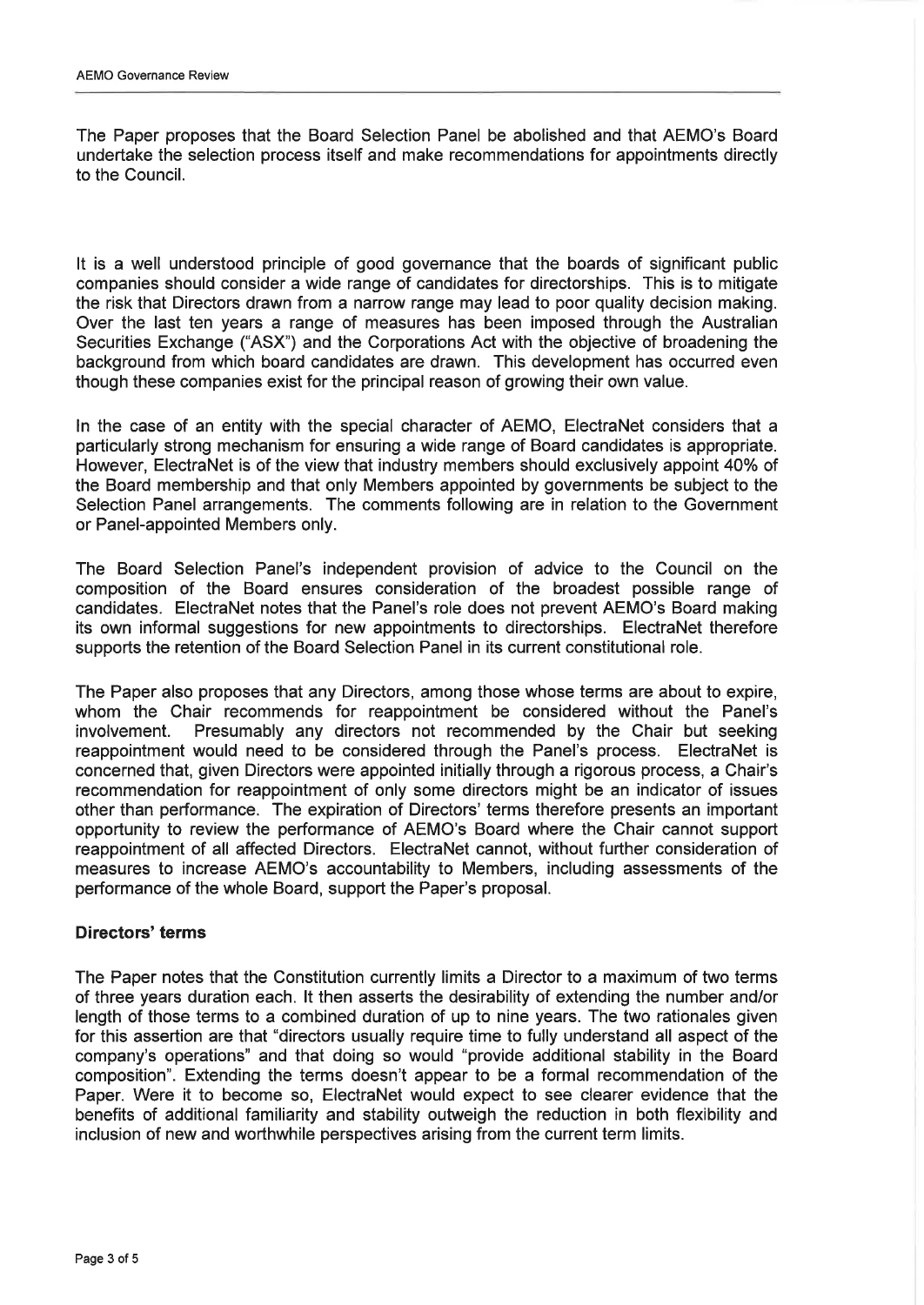## **Board skills matrix**

The Paper recommends that the Board skills matrix contained in the Constitution should be amended to incorporate skills and experience relating to the interests of customers. The Paper justifies this proposal by referencing the Council's decision to create the Australian Energy Consumer Organisation (AECO) to represent the interests of small end-use energy consumers and recommendations made by the Productivity Commission in light of its inquiry into electricity network regulation.

The Australian Energy Regulator, network businesses and consumer representatives are currently putting considerable effort into enhancing the participation of small end-use consumers in economic regulation and planning processes, and no doubt the AECO will play an important role in this respect in the future. However, the Paper isn't clear why AEMO, as wholesale market and system operator, needs to acquire expertise in end-use consumer matters. While not against the proposal, ElectraNet would prefer to have confidence that the inclusion wouldn't be at the expense of expertise in the Board's core skills.

### **Directors' independence**

AEMO's Constitution requires that a majority of the Board comprise independent Directors. Schedule 2 to the Constitution provides that a director will not be independent if, among other things, the Director has within the three years preceding appointment been an executive of AEMO or a Member, or a principal of an advisory or consulting firm to AEMO or a Member. The Paper notes that Schedule 2 sets more stringent requirements for determining independence than the ASX which considers that:

An independent director is a non-executive director who is not a member of management and who is free of any business or other relationship that could materially interfere with  $-$  or could reasonably be perceived to materially interfere with – the independent exercise of their judgment.

The Paper suggests that the application of the ASX definition might increase the size of the pool of candidates for AEMO Directorships, which it states is a "relevant consideration in the relatively small domestic energy market". ElectraNet agrees that the intent of Schedule 2 to AEMO's Constitution and the ASX definition of an independent Director are identical, but is not convinced that this is a sufficient ground on which to remove Schedule 2 from the Constitution and replace it with the ASX definition of independent Director.

AEMO manages markets in which many of its Members compete and operates systems which other Members own. Technology and law mean there are no alternative markets or system operators available. Under these conditions, prudence suggests AEMO's governance would be better promoted through a more carefully defined independence test such as that in Schedule 2, provided the Constitution also enables the Selection Panel and Directors to find that a person who does not meet all the Schedule 2 requirements is independent. By comparison, the ASX definition is potentially too broad to obtain the same confidence that it will be applied consistently and with sufficient rigour in AEMO's circumstances. To be clear, as indicated on the previous page, ElectraNet supports the consideration of a wide range of candidates. However, given the small size of the energy market, it is also important to ensure that any candidates drawn from within that market are suitably independent.